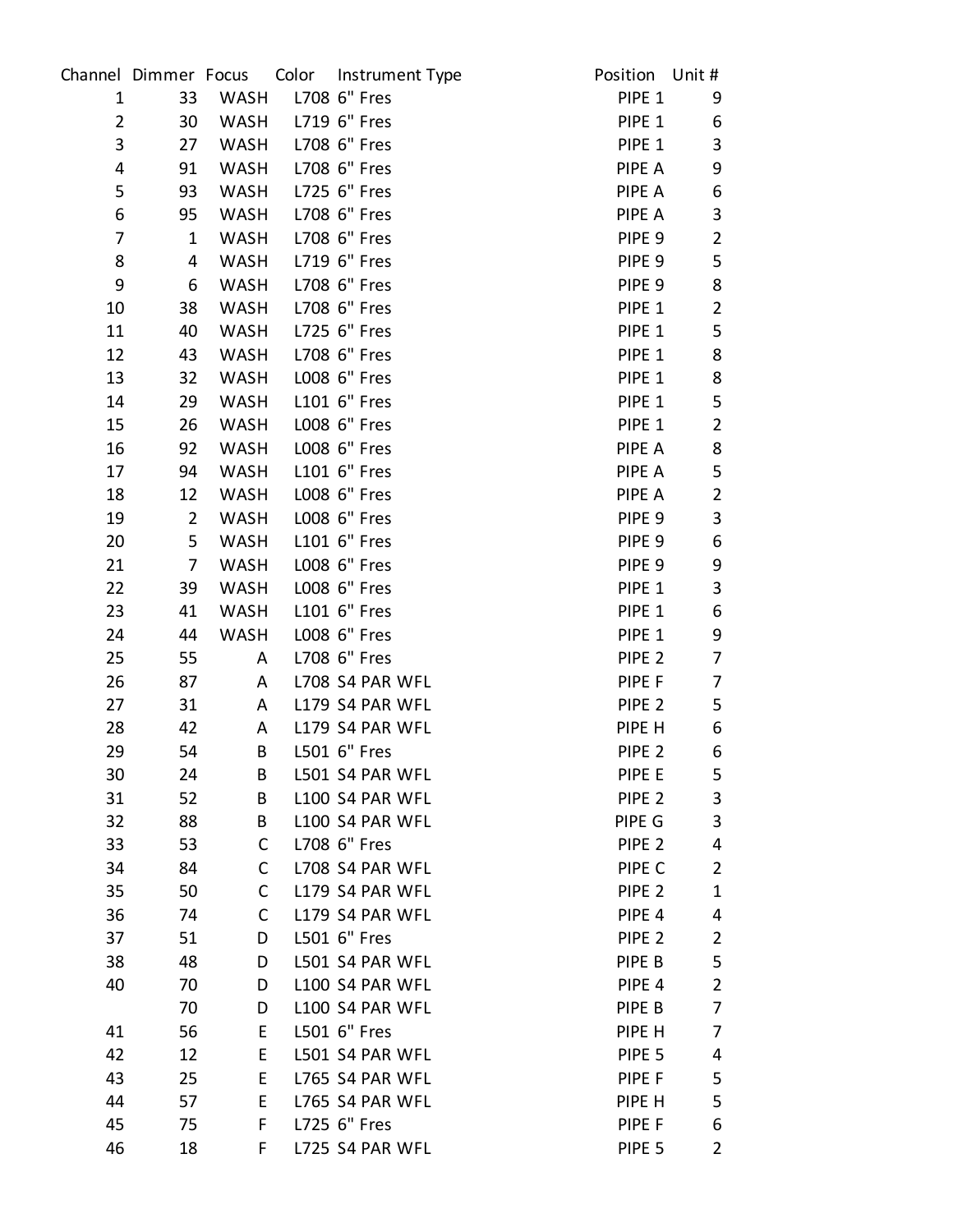| 47 | 23 | F            | L147 S4 PAR WFL            | PIPE <sub>4</sub> | 3              |
|----|----|--------------|----------------------------|-------------------|----------------|
| 48 | 89 | F.           | L147 S4 PAR WFL            | PIPE G            | $\overline{2}$ |
| 49 | 71 | G            | L708 6" Fres               | PIPE E            | 4              |
| 50 | 83 | G            | L708 S4 PAR WFL            | PIPE C            | 1              |
| 51 | 22 | G            | L108 S4 PAR WFL            | PIPE <sub>4</sub> | $\mathbf 1$    |
| 52 | 14 | G            | L108 S4 PAR WFL            | PIPE <sub>6</sub> | 3              |
| 53 | 69 | H            | L708 6" Fres               | PIPE D            | 4              |
| 54 | 47 | H            | L708 S4 PAR WFL            | PIPE B            | 3              |
| 55 | 21 | H.           | L767 S4 PAR WFL            | PIPE B            | 6              |
| 56 | 68 | H            | L767 S4 PAR WFL            | PIPE <sub>5</sub> | 1              |
| 57 | 58 | $\mathsf{I}$ | L708 6" Fres               | PIPE H            | 4              |
| 58 | 60 | $\mathbf{I}$ | L708 S4 PAR WFL            | PIPE <sub>7</sub> | 5              |
| 59 | 76 | $\mathbf{I}$ | L767 S4 PAR WFL            | PIPE F            | 3              |
| 60 | 37 | $\mathbf{I}$ | L767 S4 PAR WFL            | PIPE H            | $\overline{2}$ |
| 61 | 20 | J            | L708 6" Fres               | PIPE F            | 4              |
| 62 | 80 | J            | L708 S4 PAR WFL            | PIPE <sub>7</sub> | 3              |
| 63 | 73 | $\mathsf{J}$ | L108 S4 PAR WFL            | PIPE E            | $\overline{2}$ |
| 64 | 90 | J            | L108 S4 PAR WFL            | PIPE G            | $\mathbf{1}$   |
| 65 | 72 | K            | L725 6" Fres               | PIPE E            | 3              |
| 66 | 81 | K            | L725 S4 PAR WFL            | PIPE <sub>7</sub> | 1              |
| 67 | 85 | K            | L147 S4 PAR WFL            | PIPE D            | $\overline{2}$ |
| 68 | 79 | K            | L147 S4 PAR WFL            | PIPE 7            | 4              |
| 69 | 17 | $\mathsf{L}$ | L501 6" Fres               | PIPE D            | 3              |
| 70 | 46 | L            | L501 S4 PAR WFL            | PIPE B            | 1              |
| 71 | 16 | L            | L765 S4 PAR WFL            | PIPE B            | 4              |
| 72 | 13 | L            | L765 S4 PAR WFL            | PIPE 7            | $\overline{2}$ |
| 73 | 59 | M            | L501 6" Fres               | PIPE H            | 3              |
| 74 | 61 | M            | L501 S4 PAR WFL            | PIPE <sub>8</sub> | 7              |
| 76 | 8  | M            | L100 S4 PAR WFL            | PIPE H            | $\mathbf{1}$   |
|    | 8  | M            | L100 S4 PAR WFL            | PIPE F            | 1              |
| 77 | 77 | N            | L708 6" Fres               | PIPE F            | 2              |
| 78 | 63 | N            | L708 S4 PAR WFL            | PIPE <sub>8</sub> | 4              |
| 79 | 3  | N            | L179 S4 PAR WFL            | PIPE <sub>6</sub> | 2              |
| 80 | 9  | N            | L179 S4 PAR WFL            | PIPE <sub>8</sub> | 6              |
| 81 | 78 | O            | L501 6" Fres               | PIPE E            | 1              |
| 82 | 66 | O            | L501 S4 PAR WFL            | PIPE <sub>8</sub> | 3              |
| 83 | 64 | O            | L100 S4 PAR WFL            | PIPE <sub>6</sub> | 1              |
|    | 64 | O            | L100 S4 PAR WFL            | PIPE <sub>8</sub> | 5              |
| 85 | 12 | P            | L708 6" Fres               | PIPE D            | 1              |
| 86 | 67 | P            | L708 S4 PAR WFL            | PIPE 8            | 1              |
| 87 | 11 | P            | L179 S4 PAR WFL            | PIPE B            | $\overline{2}$ |
| 88 | 65 | P            | L179 S4 PAR WFL            | PIPE <sub>8</sub> | $\overline{2}$ |
| 90 | 34 | <b>CELL</b>  | L102 ETC Source 4 Jr 50deg | PIPE 1            | $\mathbf{1}$   |
| 91 | 28 | <b>CELL</b>  | L009 ETC Source 4 Jr 50deg | PIPE <sub>1</sub> | 10             |
| 92 | 86 | <b>CELL</b>  | LOO8 ETC Source4 Jr 50deg  | PIPE I            | 10             |
| 93 | 96 | <b>CELL</b>  | L179 ETC Source 4 Jr 50deg | PIPE I            | 1              |
| 94 | 82 | <b>CELL</b>  | L102 ETC Source 4 Jr 50deg | PIPE <sub>9</sub> | 10             |